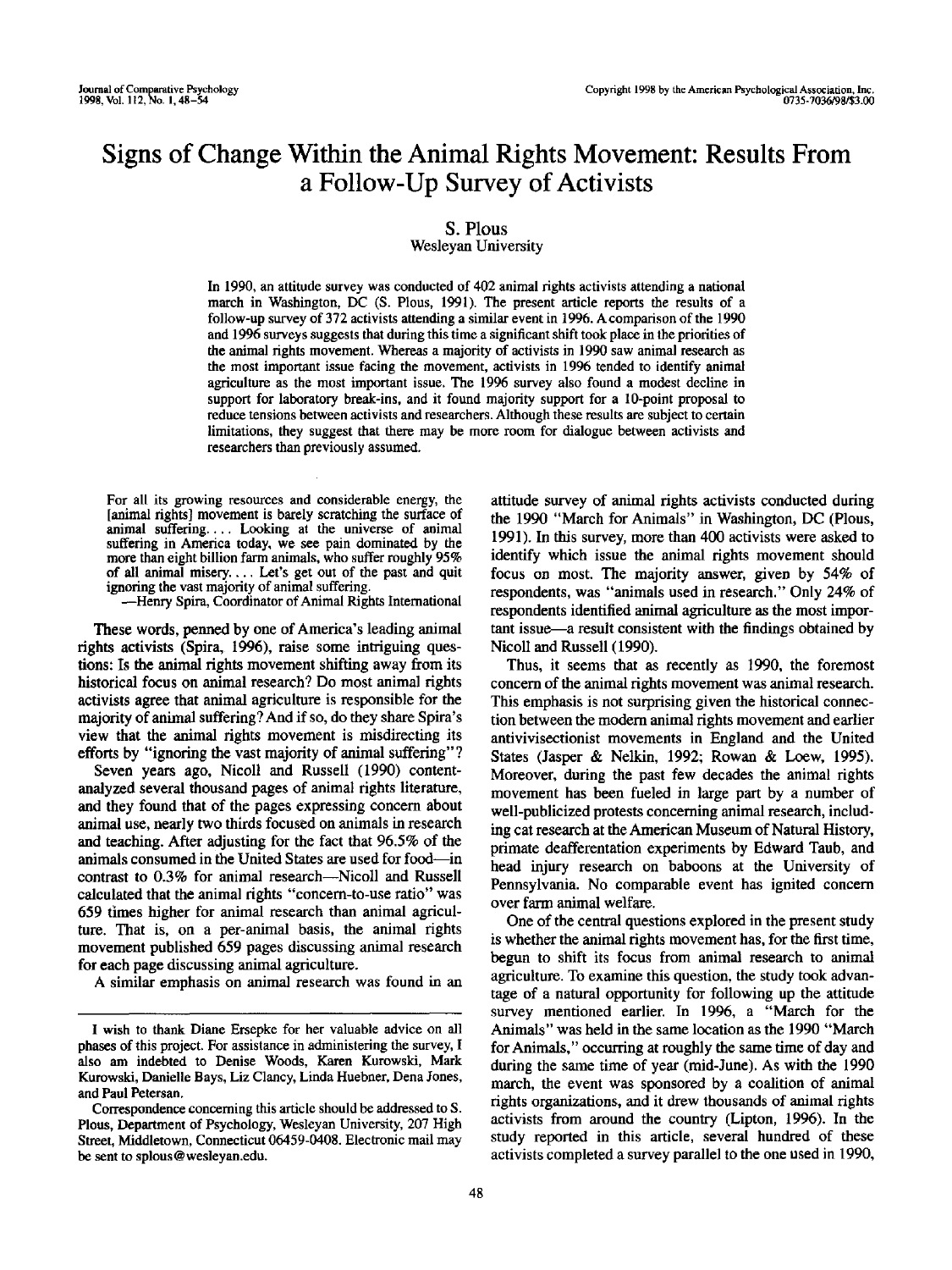thereby facilitating attitudinal and demographic comparisons across time.

In addition to providing trend information on the priorities and attitudes of animal fights activists, a second purpose of the survey was to assess the degree of activist support for a "peace plan" aimed at deescalating tensions between the animal fights movement and the animal research community. The essential elements of this plan, proposed in May of 1996 by a leading animal protectionist (Clifton, 1996), are outlined in Table 1. Survey respondents were asked to indicate their general level of support or opposition to the plan, and their responses were analyzed in an effort to identify pockets of resistance and support within the animal fights movement. Given the heterogeneity of attitudes and lifestyles found in earlier studies of animal fights activists (Herzog, 1993; Pious, 1991), it was anticipated that activists

#### Table 1

*Summary of Clifton's Proposal to Reduce Conflict Between Animal Rights Activists and Animal Researchers* 

| If animal researchers<br>will                                                                                      | Then animal rights<br>activists will                                                                             |
|--------------------------------------------------------------------------------------------------------------------|------------------------------------------------------------------------------------------------------------------|
| 1. Stop trying to portray<br>animal rights activists as<br>terrorists                                              | Condemn all violent forms of<br>activism, including arson,<br>break-ins, vandalism, and<br>bomb threats          |
| 2. Open all animal care and<br>research committee<br>meetings to the public                                        | Agree not to disrupt animal<br>care and research meetings<br>or harass any of the partici-<br>pants              |
| 3. Hold regular open houses<br>at laboratories and<br>address any problems<br>that the public detects              | Stop using exaggerated or<br>outdated photographs from<br>animal research that is no<br>longer conducted         |
| 4. Show a willingness to<br>police themselves and<br>discipline researchers<br>who are abusive to ani-<br>mals     | Discuss suspected animal<br>abuses with the institution<br>in question, before going<br>to the media             |
| 5. Report the number of<br>rats, mice, and birds used<br>in research, even if tallies<br>are not required by law   | Stop using old or inflated<br>estimates of how many<br>animals are used in<br>research                           |
| 6. Refrain from forming<br>political alliances with<br>groups that favor animal<br>use (e.g., hunters)             | Refrain from forming<br>political alliances with<br>groups that are anti-science                                 |
| 7. Recognize the value of<br>animal protection groups<br>that are willing to work<br>cooperatively                 | Recognize the value of<br>animal research groups<br>that are willing to work<br>cooperatively                    |
| 8. End animal dissection in<br>classes below the upper<br>division university level                                | Stop using the dissection<br>issue to generate opposi-<br>tion to animal research                                |
| 9. Quit buying animals<br>from random source<br>dealers (i.e., animals not<br>bred for research)                   | Quit claiming that biomedical<br>researchers are responsible<br>for families losing their<br>pets                |
| 10. Acknowledge criticism<br>respectfully, recognizing<br>that activists and<br>researchers share<br>common ground | <b>Express criticism respect-</b><br>fully, recognizing that<br>activists and researchers<br>share common ground |

in the present study would show a wide range of reactions to the peace proposal.

## **Method**

#### *Survey*

In most respects, the 1996 survey was identical in wording and format to the 1990 survey. Respondents were told that the survey was "designed to explore attitudes relating to animals and animal fights" and that the survey was completely anonymous. They were then asked several questions about animal fights, animal research, the animal rights movement, and animal suffering, as well as questions about their personal background and lifestyle (e.g., age, diet, involvement in the animal rights movement). On the concluding page of the survey, respondents were presented with the 10-point plan outlined in Table 1. The plan was identified as having come from "a leading animal fights activist," and respondents were asked, "In general, what is your opinion of this proposal?" (with a 5-point labeled response scale ranging from *strongly support to strongly oppose).* 

#### *Procedure*

Care was taken to follow the same survey administration procedures that were used in 1990. Members of the research team were deployed along the perimeter of the rally site-located adjacent to the Ellipse in Washington, DC--and respondents were approached as they walked toward the rally (to avoid any biasing effects of the speeches or rally atmosphere). In an effort to reduce respondent selection biases, the research team used a specific approach rule targeting the "next person who walks within 10 feet."

#### *Respondents*

A total of 750 individuals were approached, 614 of whom completed the survey (for an overall compliance rate of 82%). Of these 614 respondents, 33 were later excluded from analysis because they were under 18 years of age. This left 581 respondents, 372 of whom met the following criteria for being classified as an animal fights activist: (a) they identified themselves as an animal rights activist, (b) they described themselves as a participant in the animal fights movement, (c) they indicated a belief in the philosophy of animal fights, and (d) they reported traveling from another state expressly to join the march. As discussed in the earlier study (Pious, 1991), the reason for using such a restrictive definition was to identify a highly committed core of activists from around the country.

#### Results

In most respects, the demographic profile of respondents in 1996 closely resembled the profile of respondents in 1990 (see Table 2). Nearly all activists were White, and more than three quarters were female. The median age of respondents was 38.0, and the median number of years in the animal fights movement was 8.0, both slightly higher than the corresponding figures of 33.0 and 5.0 in 1990 (which is as one would expect, given the continuing involvement of activists from 1990). Although the 1990 survey did not measure educational background, the 1996 sample displayed the same high level of educational attainment found in other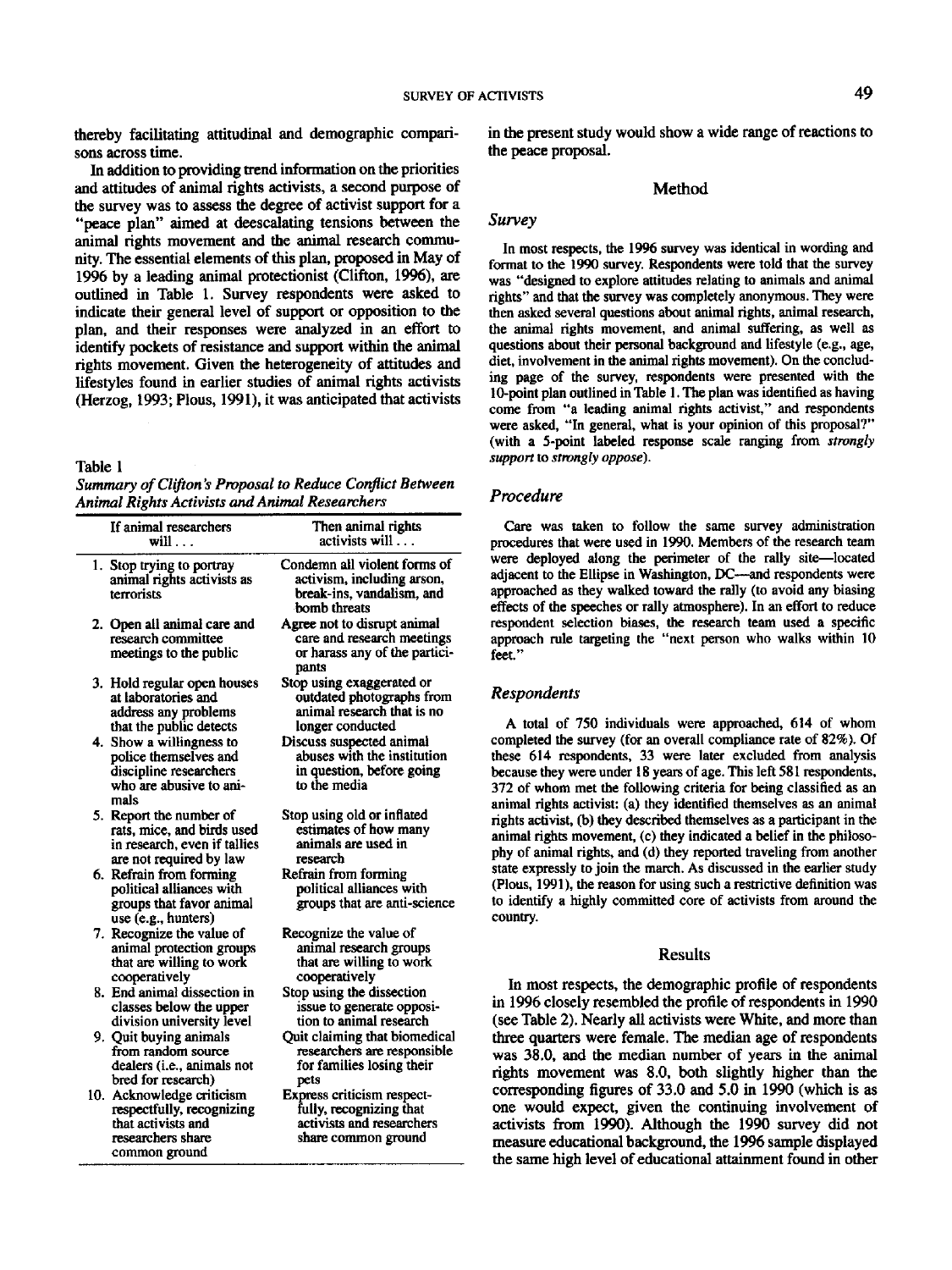Table 3

surveys (Jamison & Lunch, 1992; Richards & Krannich, 1991). Finally, the 1996 sample closely matched the 1990 sample in geographic dispersion, with respondents living in 40 different states, Canada, Japan, South America, and elsewhere. Thus, the sampling procedure appears to have succeeded in generating a diverse group of committed activists.

There was, however, one notable difference in background between the 1990 and 1996 activists. In 1996, 36% of activists maintained a vegan diet (i.e., a diet completely devoid of animal products) and only 2% identified themselves as nonvegetarian, compared with figures of 18% and 9%, respectively, in 1990 (see Table 2). This shift away from an animal-based diet was highly significant,  $\chi^2(3, N = 764)$  = 41.25,  $p < .001$ , and is consistent with an increase in activist concern about animal agriculture between 1990 and 1996. Also, a modest reduction was found in the percentage of activists who reported buying leather products (from 39% in 1990 to 34% in 1996), but this difference was not statistically significant,  $\chi^2$  (1,  $N = 762$ ) = 1.72, *ns.* 

## *Attitudes*

An analysis of the attitude data showed a pronounced shift in the priorities of the animal fights movement (see Table 3). The proportion of activists who felt that animal agriculture should be the top priority of the animal rights movement doubled from 24% in 1990 to 48% in 1996. Conversely, the percentage who saw animal research as the most important issue fell from 54% in 1990 to 38% in 1996. This shift in priorities was highly significant,  $\chi^2$ (5, N = 764) = 41.25,  $p < .001$ .

In an effort to assess whether activists viewed animal agriculture as responsible for the majority of animal suffering, respondents in the 1996 survey were asked which type

Table **2**  *Comparison of 1990 and 1996 Respondent Profiles* 

|                                                             | Year of survey |      |  |
|-------------------------------------------------------------|----------------|------|--|
| Respondent characteristic                                   | 1990           | 1996 |  |
| Gender (% female)                                           | 80             | 76   |  |
| Median age (years)                                          | 33.0           | 38.0 |  |
| Race (% White)                                              | near 100       | 96   |  |
| Highest education completed<br>(9)                          |                |      |  |
| Grade school                                                |                |      |  |
| High school                                                 |                | 30   |  |
| College                                                     |                | 41   |  |
| Graduate school                                             |                | 28   |  |
| Percentage reporting diet that is                           |                |      |  |
| Nonvegetarian                                               | 9              | 2    |  |
| Semivegetarian                                              | 28             | 27   |  |
| Vegetarian                                                  | 45             | 35   |  |
| Vegan                                                       | 18             | 36   |  |
| Percentage who buy leather<br>Median years in animal rights | 39             | 34   |  |
| movement                                                    | 5.0            | 8.0  |  |

*Note.* Dashes indicate information that was not requested on the 1990 survey.

| What Should the Animal Rights Movement Focus on Most? |  |  |
|-------------------------------------------------------|--|--|

|                                         | Year of survey      |                     |  |
|-----------------------------------------|---------------------|---------------------|--|
| Issue                                   | 1990<br>$(N = 346)$ | 1996<br>$(N = 327)$ |  |
| Animals used in research                | 54                  | 38                  |  |
| Animals used for food                   | 24                  | 48                  |  |
| Animals used for clothing<br>or fashion | 12                  | 5                   |  |
| Animals in the wild                     |                     | 3                   |  |
| Animals used in sports or               |                     |                     |  |
| entertainment                           |                     |                     |  |
| Animals used in education               |                     |                     |  |

*Note.* Figures indicate the percentage of respondents giving each answer.

of animal use inflicts the largest amount of suffering each year: hunting, trapping, dissection, animal research, animal agriculture, or "other" (with a blank for respondents to write in their own answer).<sup>1</sup> In response,  $60\%$  of activists indicated that animal agriculture caused the greatest suffering, 34% chose animal research, 3% selected hunting, and 3% chose one of the three remaining response categories. These results suggest that a majority of activists agree with Spira (1996) that animal agriculture is responsible for the greatest amount of animal suffering.

At the same time, this general finding obscures an important internal division within the animal fights movement. Whereas nearly all activists with an agriculture focus felt that animal agriculture was responsible for the most animal suffering, a majority of activists with a research focus felt that animal research caused the largest amount of suffering (see Table 4). Furthermore, activists whose top priority was animal agriculture differed in other key respects from activists whose top priority was animal research. Relatively speaking, activists with an agriculture focus were more likely to be male, to be under 40 years old, to avoid an animal-based diet and leather products, and to see animal researchers as caring about laboratory animals. Thus, the animal fights movement now appears to include two major subgroups, overlapping yet distinct: a large contingent of young activists who avoid animal products and feel that the movement should focus on animal agriculture, and a smaller contingent of older activists who feel that animal research causes the most suffering and should remain the top priority of the movement. These two groups did not differ significantly in education level, race, or number of years in the animal rights movement.

The emergence of animal agriculture as a top priority of the animal fights movement naturally raises the question of whether there has been a concomitant decline in opposition to animal research, and here the results are quite clear: There

<sup>&</sup>lt;sup>1</sup> This question was placed later in the survey than the item concerning priorities in the animal rights movement. Consequently, the observed change in priorities between 1990 and 1996 cannot be attributed to having asked a question on animal suffering in the 1996 survey.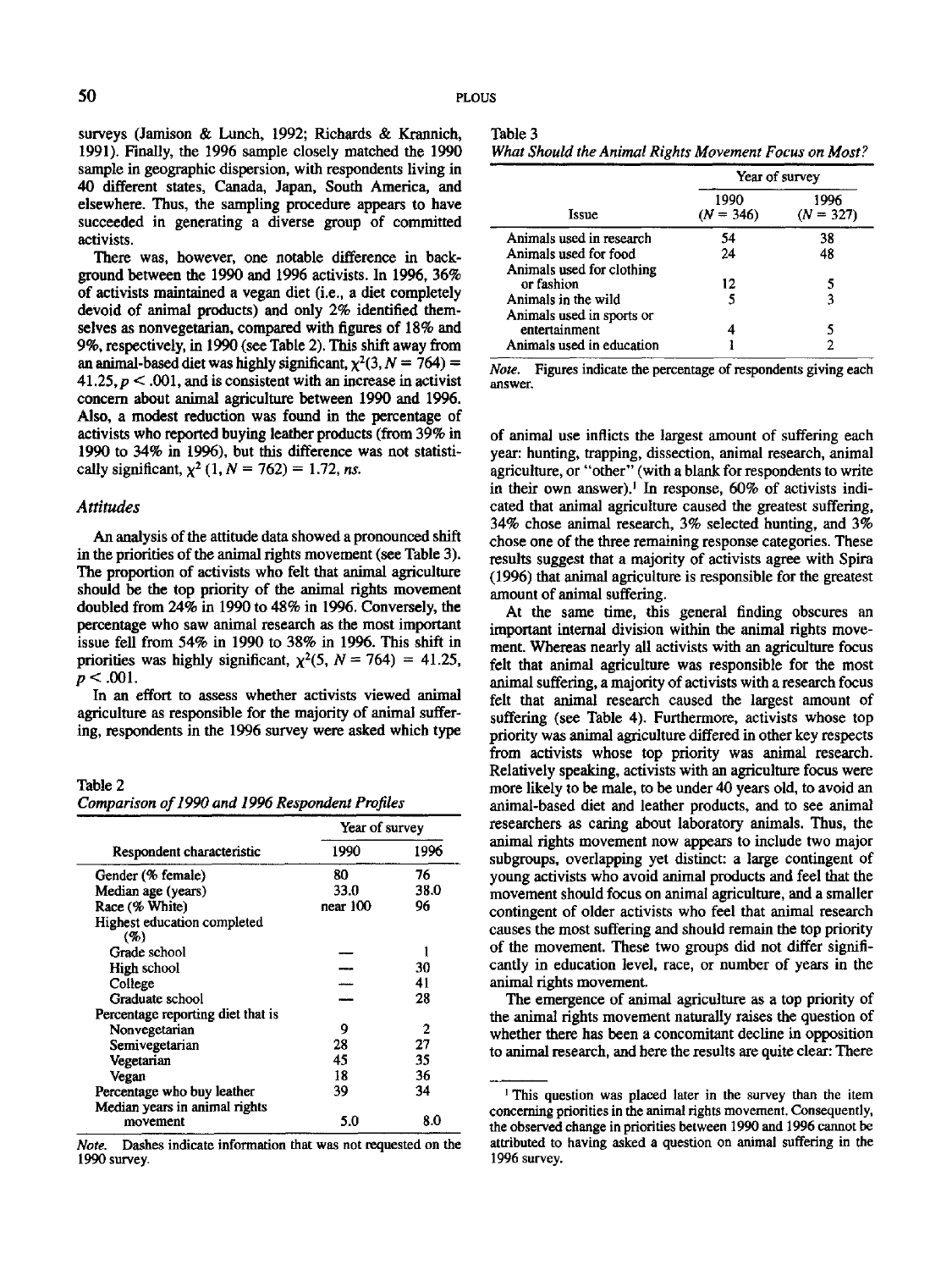| 1abie 4                                              |
|------------------------------------------------------|
| Comparison of Activists Whose Top Priority Is Animal |
| <b>Agriculture With Activists Whose Top Priority</b> |
| Is Animal Research                                   |

 $T = 1$ 

|                              | Top priority          |                    |            |
|------------------------------|-----------------------|--------------------|------------|
| Respondent<br>characteristic | Animal<br>agriculture | Animal<br>research | p<br>value |
| Sex                          |                       |                    | .005       |
| Female                       | 69                    | 84                 |            |
| Male                         | 31                    | 16                 |            |
| Age                          |                       |                    | .009       |
| 18–40 years                  | 61                    | 46                 |            |
| Over 40 years                | 39                    | 54                 |            |
| Maintain diet that is        |                       |                    | .001       |
| Nonvegetarian/               |                       |                    |            |
| semivegetarian               | 12                    | 46                 |            |
| Vegetarian                   | 35                    | 31                 |            |
| Vegan                        | 53                    | 23                 |            |
| Leather products             |                       |                    | .001       |
| Buy                          | 19                    | 47                 |            |
| Do not buy                   | 81                    | 53                 |            |
| Believe that the typical     |                       |                    |            |
| animal researcher            |                       |                    | .045       |
| Does not care about          |                       |                    |            |
| animals                      | 75                    | 85                 |            |
| Cares about animals          | 17                    | 7                  |            |
| Not sure                     | 8                     | $\overline{7}$     |            |
| Believe most suffering       |                       |                    |            |
| is caused by                 |                       |                    | .001       |
| Animal agriculture           | 87                    | 27                 |            |
| Animal research              | 8                     | 63                 |            |
| Other                        | 5                     | 10                 |            |

*Note.* Columns 2-3 contain the percentage of respondents giving each answer, and Column 4 contains p values from chi-square tests for independence.

has been no such decline. As shown in Table 5, 90% of activists said that if it were up to them, they would eliminate all research using animals (a small but significant increase over the level of opposition recorded in 1990). In addition, 76% of activists indicated that their image of a typical animal researcher was someone who "doesn't care about laboratory animals; views animals as expendable supplies," compared with only 15% who believed that the typical researcher "cares about laboratory animals but feels that research is needed" (the remaining 9% were not sure). This pattern of responses is not significantly different from the negative view of animal researchers found in 1990, when the percentages were 81%, 12%, and 7%, respectively. Indeed, when activists were asked which type of research---medical or psychological-behavioral--yields the most useful informarion, the majority of respondents said that neither one yields useful information (63% gave this answer in 1996, compared with 62% in 1990). On the whole, then, animal rights activists in 1996 showed roughly the same level of opposition to animal research as did activists in 1990.

If there were changes between 1990 and 1996 in attitudes toward animal research, they came not in the degree of opposition but in the type of animal research targeted for elimination and in attitudes toward laboratory break-ins.

When activists were asked in 1990 to indicate which type of research they would most like to eliminate, a plurality of respondents chose psychological-behavioral research over medical research (see Table 5). By 1996, however, this preference had fully reversed, with respondents targeting medical research nearly twice as often as psychologicalbehavioral research. Although the reasons for this reversal are unclear, one possibility may have to do with changing views about the amount of animal suffering caused by each

### Table 5

*Comparison of 1990 and 1996 Activist Attitudes Toward Animal Research* 

|                              |      | Year of survey |            |
|------------------------------|------|----------------|------------|
| Survey item                  | 1990 | 1996           | p<br>value |
| Would like all animal        |      |                |            |
| research elimi-              |      |                |            |
| nated                        | 85   | 90             | .027       |
| Image of typical             |      |                |            |
| animal researcher            |      |                | .169       |
| Does not care about          |      |                |            |
| animals                      | 81   | 76             |            |
| Cares about animals          | 12   | 15             |            |
| Not sure                     | 7    | 9              |            |
| Which research yields        |      |                |            |
| more useful infor-           |      |                |            |
| mation?                      |      |                | .180       |
| Medical                      | 24   | 18             |            |
| Psychological/               |      |                |            |
| behavioral                   | 2    | 2              |            |
| Yield equally useful         |      |                |            |
| information                  | 2    | 2              |            |
| Neither yields useful        |      |                |            |
| information                  | 62   | 63             |            |
| Not sure                     | 11   | 16             |            |
| Which research causes        |      |                |            |
| more animal                  |      |                |            |
| suffering?                   |      |                | .001ª      |
| Medical                      | 13   | 20             |            |
| Psychological/               |      |                |            |
| behavioral                   | 16   | 9              |            |
| Cause equal amount           |      |                |            |
| of animal                    |      |                |            |
| suffering                    | 68   | 62             |            |
| Neither causes               |      |                |            |
| suffering                    | 0    | 0              |            |
| Not sure                     | 3    | 8              |            |
| Which research would         |      |                |            |
| you most like to             |      |                |            |
| eliminate?                   |      |                | .001       |
| Medical                      | 34   | 47             |            |
| Psychological/<br>behavioral |      |                |            |
|                              | 45   | 27             |            |
| Not sure                     | 21   | 26             |            |
| Believe laboratory           |      |                |            |
| break-ins are                |      |                |            |
| effective                    | 56   | 48             | .016       |
| Personally favor labo-       |      |                |            |
| ratory break-ins             | 61   | 55             | .080       |

*Note.* Columns 2-3 contain the percentage of respondents giving each answer, and Column 4 contains  $p$  values from chi-square tests for independence.

aTest excluded the "Neither" category because of low expected frequencies.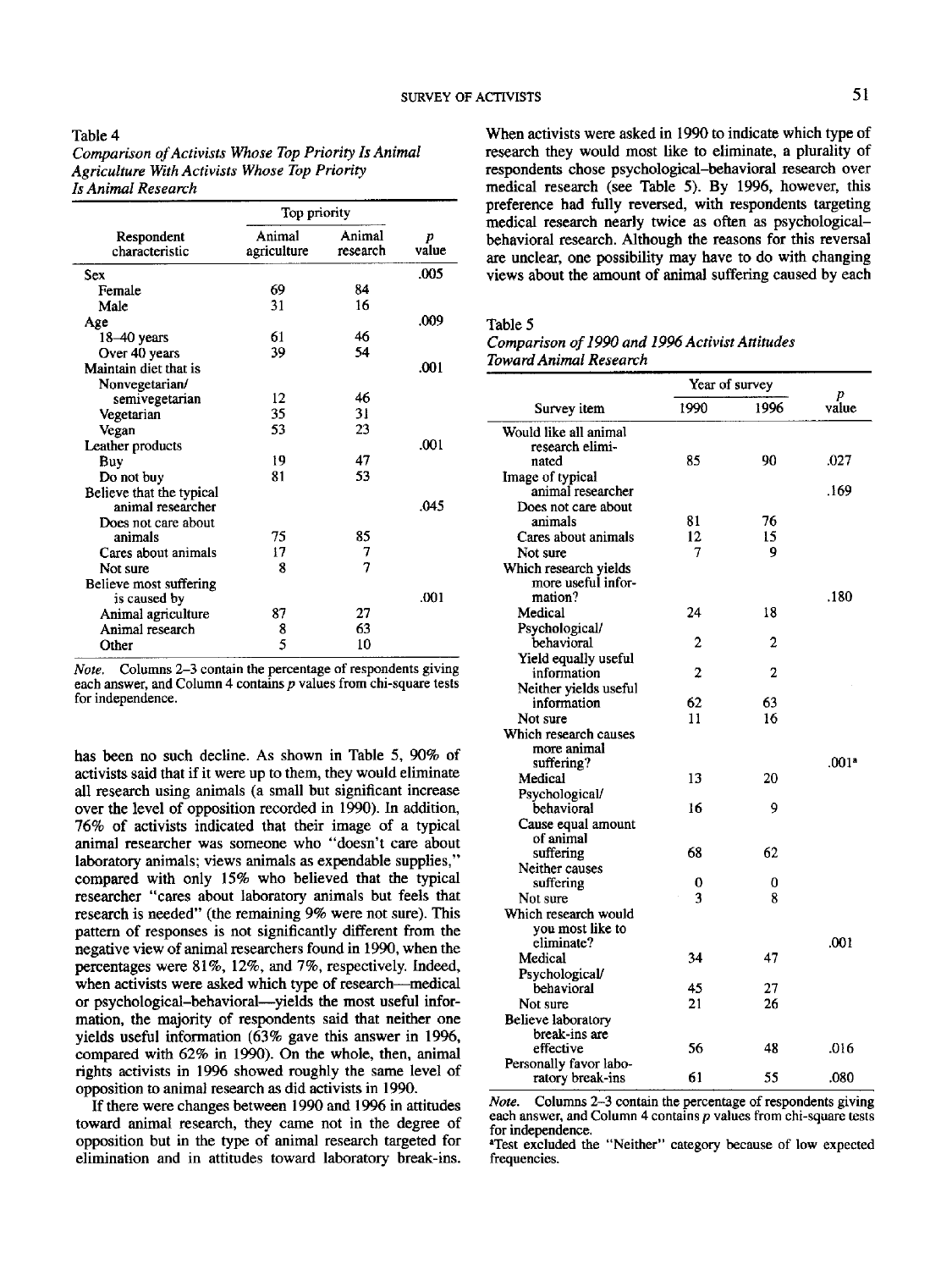type of research. As seen in Table 5, 84% of activists in 1990 thought that psychological-behavioral research caused at least as much suffering as medical research, whereas only 71% thought this in 1996.

The other significant change in attitudes toward animal research had to do with one of the most contentious issues dividing the animal rights movement: the issue of break-ins at animal laboratories. Between 1990 and 1996, the percentage of activists who saw break-ins as "an effective way to discourage animal research" fell significantly from a majority view (56%) to a minority view (48%). Consistent with this decline, the percentage of activists who personally favored break-ins also showed a modest reduction, from 61% in 1990 to 55% in 1996. These trends suggest that a growing number of activists prefer other means of addressing their concern about animal research. In the next section, support for one such approach is examined: the 10-point "peace plan" proposed by Clifton (1996).

# *Support for the lO-Point Plan*

Despite the fact that 55% of activists supported laboratory break-ins, slightly more than 50% also said that they would support the 10-point proposal if animal researchers were to accept the agreement. Specifically, 29% of activists said they would "strongly support" the plan, 22% said they would "support" it,  $18\%$  said they would "oppose" the plan,  $15\%$ said they would "strongly oppose" it, and 17% said they were not sure how they felt about the proposal. Because the 10-point plan requires activists to condemn break-ins, majority support for the plan means that a subset of break-in supporters were willing to renounce this tactic in the interest of compromise. To determine the size of this subset, support for the proposal was broken down by support for laboratory break-ins, and the results showed that 42% of break-in supporters were willing to condemn break-ins if animal researchers would agree to the proposal (see Table 6).

Additional analyses were conducted to determine whether support for the 10-point plan varied among subgroups of activists. According to these analyses, support for the plan did not depend significantly on activists' gender, age, race, education level, or number of years in the animal rights movement. Nor did support depend on whether activists viewed animal researchers as caring about laboratory animals or whether activists viewed animal research as the single most important issue facing the animal rights movement (51% of the latter respondents supported the plan, compared with 50% of other activists). These results suggest that the proposal was supported even by activists who might have been expected to resist compromise (e.g., highly experienced, research-focused activists with negative views about animal researchers).

Although opposition to the plan did not vary significantly with these factors, it did depend on activists' intensity of commitment and on the absolutism of their convictions. As shown in Table 6, opposition to the compromise was associated with a belief that all animal research should be eliminated, a belief that neither medical nor psychologicalbehavioral research yields useful information, a belief that

# Table 6 *Activist Attitudes Toward the l O-Point Plan for Compromise*

| Subgroup of                            | Attitude toward plan (%) |        |          |            |
|----------------------------------------|--------------------------|--------|----------|------------|
| respondents                            | Support                  | Oppose | Not sure | p<br>value |
| Maintain diet that is                  |                          |        |          | .001       |
| Nonvegetarian/                         |                          |        |          |            |
| semivegetarian                         | 71                       | 14     | 16       |            |
| Vegetarian                             | 54                       | 29     | 16       |            |
| Vegan                                  | 30                       | 52     | 18       |            |
| Leather products                       |                          |        |          | .001       |
| Buy                                    | 70                       | 17     | 13       |            |
| Do not buy                             | 40                       | 42     | 18       |            |
| Position on animal<br>research         |                          |        |          | .001       |
| Want to eliminate                      |                          |        |          |            |
| some                                   | 91                       | 9      | 0        |            |
| Want to eliminate                      |                          |        |          |            |
| all                                    | 46                       | 35     | 18       |            |
| Perceived usefulness<br>of medical and |                          |        |          |            |
| psychological/                         |                          |        |          |            |
| behavioral                             |                          |        |          |            |
| research                               |                          |        |          | .001       |
| One or both can                        |                          |        |          |            |
| yield useful                           |                          |        |          |            |
| information                            | 67                       | 21     | 12       |            |
| Neither one yields                     |                          |        |          |            |
| useful informa-                        |                          |        |          |            |
| tion                                   | 41                       | 40     | 19       |            |
| Belief concerning                      |                          |        |          |            |
| effectiveness of                       |                          |        |          |            |
| break-ins                              |                          |        |          | .012       |
| Break-ins are not                      |                          |        |          |            |
| effective                              | 62                       | 25     | 13       |            |
| Not sure about                         |                          |        |          |            |
| effectiveness                          | 54                       | 27     | 19       |            |
| Break-ins are<br>effective             | 42                       | 40     | 18       |            |
|                                        |                          |        |          |            |
| Personal position on<br>laboratory     |                          |        |          |            |
| break-ins                              |                          |        |          | .001       |
| Do not favor                           |                          |        |          |            |
| break-ins                              | 72                       | 17     | 11       |            |
| Not sure of posi-                      |                          |        |          |            |
| tion                                   | 56                       | 23     | 21       |            |
| Favor break-ins                        | 42                       | 43     | 17       |            |

*Note.* Columns 2-4 contain the percentage of respondents supporting, opposing, or not sure about the plan (i.e., each row adds to 100, aside from rounding errors). Column 5 contains  $p$  values from chi-square tests for independence.

laboratory break-ins are effective and should be continued, a refusal to buy products made with leather, and a diet low in animal products. Interestingly, when all of **these**  variables were entered into a stepwise regression analysis, the single best predictor of opposition to the 10-point plan had nothing to do with animal research--it had to do with whether activists maintained a diet low in animal products. Thus, the prospects for compromise over animal research appear to depend more on activists' level of commitment and absolutism than on their views about animal research per se.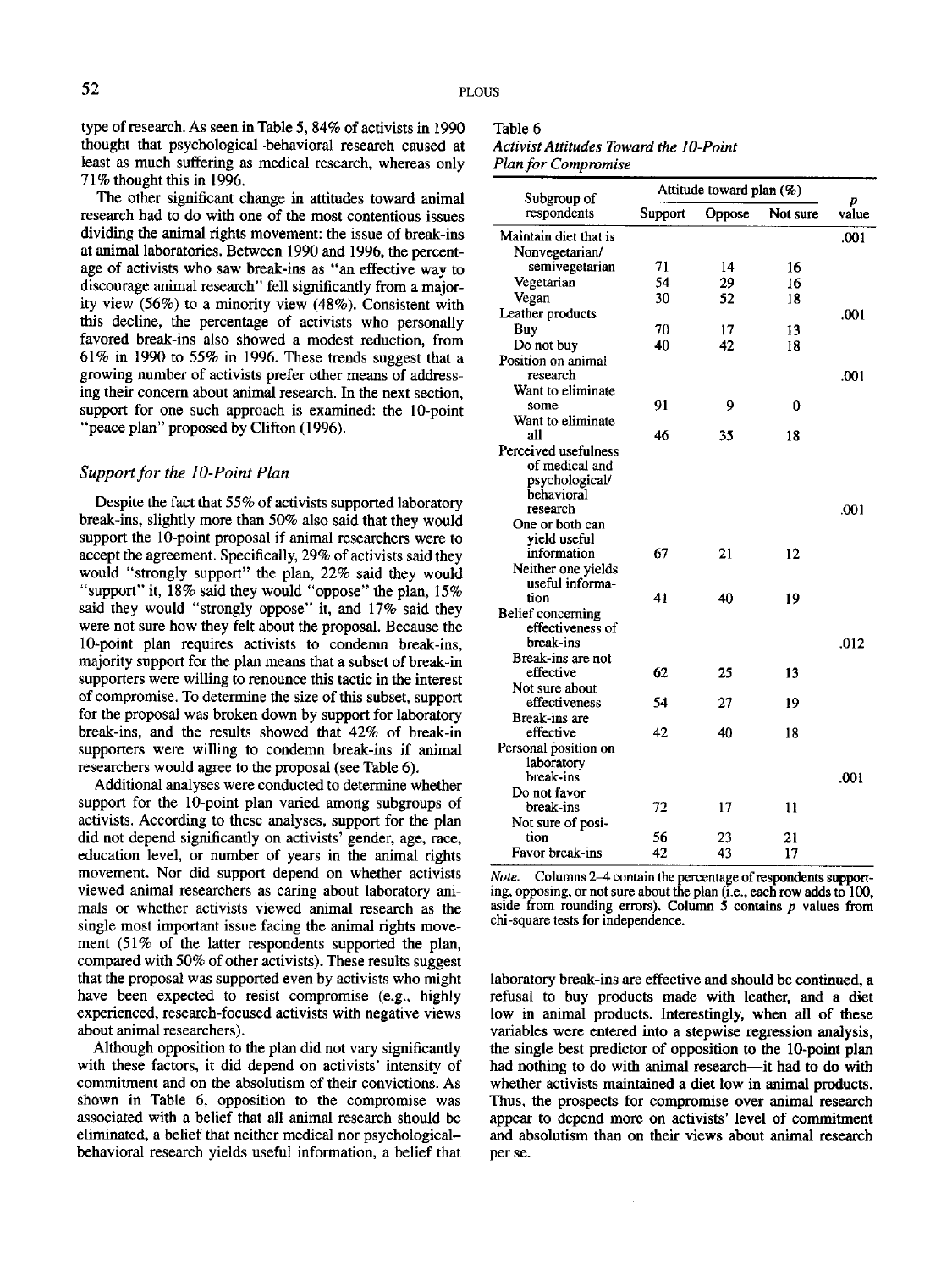## Discussion

This study constitutes the first large-scale attempt to track changes over time in the animal fights movement. Although the results showed relatively few changes in demographic composition and attitudes between 1990 and 1996, one notable trend stood out: a shift in concern from animal research to animal agriculture. Activists in the latest survey were twice as likely as activists in the former one to maintain a vegan diet, and they were twice as likely to say that the animal rights movement should focus on animal agriculture as the issue of highest priority. If this shift is corroborated by other investigations, it means that an unprecedented change has taken place within the animal rights movement-a change in which animal agriculture has replaced animal research as the top-pfiofity issue.

The modern animal fights movement can be traced to two earlier movements in Victorian England: the anticruelty "humane movement" of the early 19th century and the more radical "antivivisection movement" of the late 19th century (Dewsbury, 1990; Jasper & Nelkin, 1992). For more than a century these two movements have coexisted as uneasy allies in animal protection, and it may therefore be tempting to view the current results as an ascendance of humane activism over antivivisectionism. Yet such an interpretation would be mistaken on two counts. First, activists in the 1996 survey showed the same level of support for antivivisectionism that was found in 1990 (roughly 90% favored the elimination of animal research, regardless of whether their top priority was animal research or animal agriculture). Second, humane activism--whether in the anticruelty movement of Victorian England or the animal welfare movement of the United States--has never focused centrally on animal agriculture or the promotion of a vegetarian diet. These facts leave little doubt, then, that the current results do not represent a cyclical alternation between antivivisectionism and humane activism. Rather, they signal a new chapter in the animal fights movement.

Of course, as with any initial study, the present research was limited in certain respects, and these limitations should temper any conclusions that are drawn. Perhaps the most obvious of these limitations is that respondents were not sampled randomly from the full universe of animal fights activists. Activists traveling to attend a national march may differ importantly from other activists, and it remains a task for future research to determine how generalizable the present results are.

It should also be noted that the ideal research design for studying attitude change is usually a longitudinal design in which the same respondents are measured over repeated occasions. Instead, the current study used the same type of cross-sectional design employed in opinion polls (i.e., it drew two different samples using the same sampling procedure). Although there are several advantages to such a design, one important disadvantage is that any changes observed over time may be confounded with other factors. For example, because the 1990 event was attended by approximately eight times more activists than the 1996 event (Herzog, 1996), it is possible that the two surveys sampled

from underlying populations that differed in their commitment to animal fights activism.

While this concern should not be dismissed lightly, there is at least some evidence that the two surveys did succeed in tapping into the same general population of activists. First, in most respects the activist profiles in 1990 and 1996 were remarkably similar to each other. Except for the items on diet and animal agriculture, most survey questions yielded marginal differences of less than 10% between 1990 and 1996. Second, event organizers used similar methods of activist recruitment for both national marches. Mailings and advertisements promised an animal fights event of "historic" proportions, and no special emphasis was given to specific issues such as animal agriculture or animal research. Hence, it is unlikely that the two marches drew from substantially different animal fights constituencies.

Beyond assessing changes over time, an additional purpose of the present study was to explore the possibility of reducing tensions between animal fights activists and animal researchers. In recent years, a number of authors have suggested that there is room for compromise in the animal research debate (Bowd, 1990; Paul, 1995; Varner, 1994), and results from the current study support this assertion. When activists were presented with a 10-point plan for compromise, a narrow majority indicated that they would support the proposal (compared with fewer than one activist in three who said they would oppose the plan). Moreover, given the fact that respondents in the current study were highly committed activists, the observed level of support probably constitutes a conservative estimate of how willing most animal fights advocates are to compromise. Although the difficulty of reaching any such compromise should not be underestimated, these findings suggest that there may be more room for dialogue than previously assumed.

In light of these results, the next logical step is to assess the readiness of animal researchers to support a plan for compromise. As Clifton (1996) noted, many of the points in his proposal are based on trends already taking place (e.g., open houses at laboratories, discontinuation of dissection in introductory classes). Nonetheless, systematic research should assess whether the prospect of a "cease-fire" is as attractive to animal researchers as it is to animal fights activists. If the results are positive, it may then be possible to negotiate an agreement between major animal fights groups and animal research organizations, thereby facilitating a mutually beneficial process of constructive dialogue.

## References

- Bowd, A. D. (1990). A decade of debate on animal research in psychology: Room for consensus? *Canadian Psychology, 31,*  74-82.
- Clifton, M. (1996, May). Peace talk. *Animal People, p. 2.*
- Dewsbury, D. A. (1990). Early interactions between animal psychologists and animal activists and the founding of the APA Committee on Precautions in Animal Experimentation. *American Psychologist, 45,* 315-327.
- Herzog, H. A., Jr. (1993). "The movement is my life": The psychology of animal rights activism. *Journal of Social Issues, 49,* 103-119.